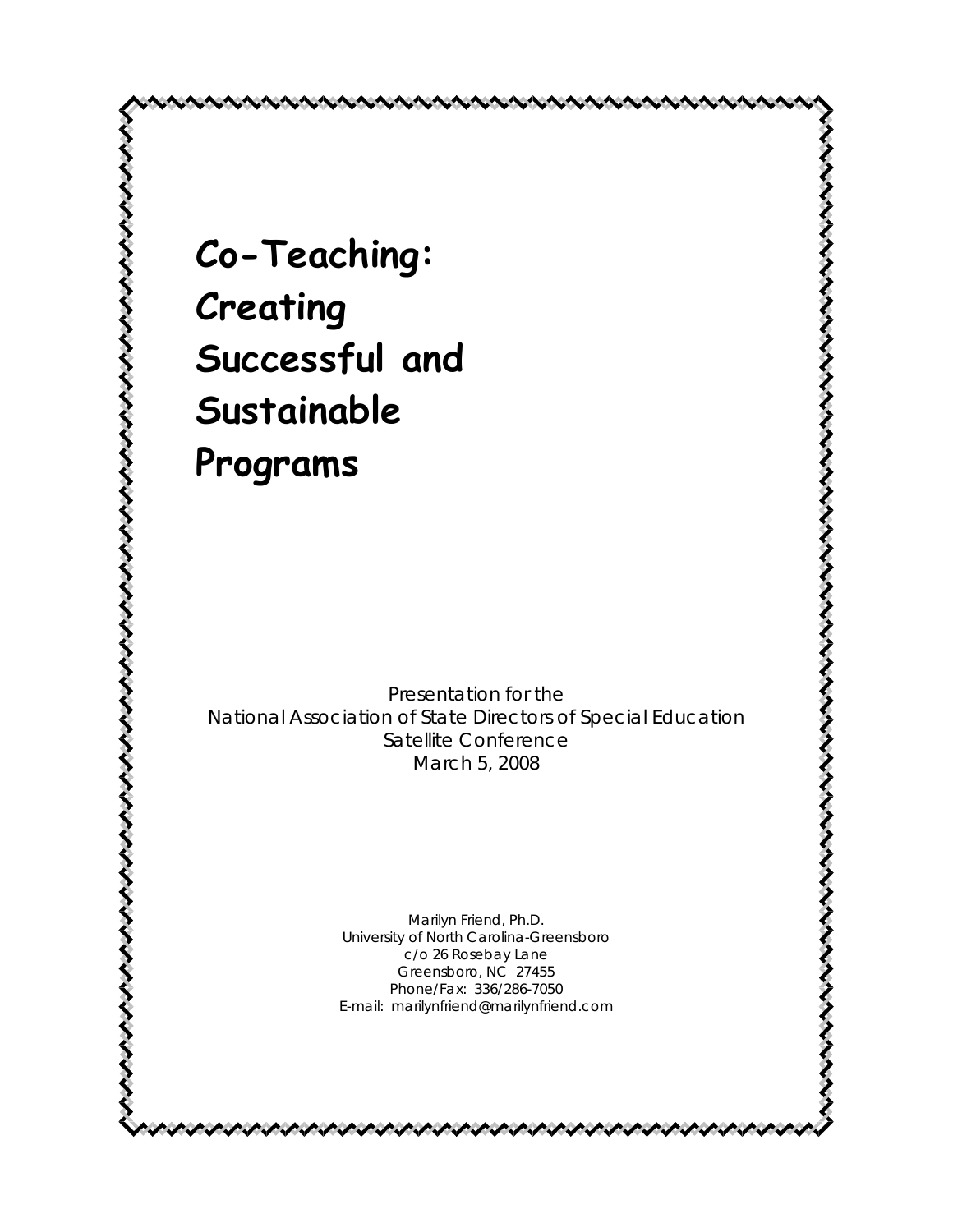# **Co-Teaching: Creating Successful and Sustainable Programs**

Most school districts and school sites have made efforts in the past to provide an appropriate education for students with disabilities in the least restrictive environment (LRE). Their efforts had varying degrees of success: In some districts, many students received an education largely with non-disabled peers, but in others, momentum decreased over time and little substantial change occurred. Recent federal legislation, specifically the *No Child Left Behind Act* (NCLB) and the *Individuals with Disabilities Education Improvement Act* (IDEA), have led to a renewed interest in providing students meaningful access to general education in order to improve outcomes. More than ever before, efforts to reach this goal include the development of co-teaching programs.

The purpose of today's session is to briefly renew the defining characteristics of coteaching, including what it should look like across elementary, middle, and high school settings. In addition, the presentation is intended to highlight factors that contribute to co-teaching's success and sustainability. The goal is to emphasize how shared understandings are essential for creating learning environments that meet the increasingly diverse needs of today's students while at the same time addressing practical issues that are faced by school professionals, particularly those that occur after the enthusiasm of start-up is past.

#### **Objectives**

At the conclusion of this presentation you will be able to

- 1. Summarize essential concepts that provide understanding of what co-teaching is and is not.
- 2. Outline a five-part model of factors that distinguish effective from ineffective coteaching practice.
- 3. Describe six approaches for arranging teachers and students in co-taught classes.
- 4. Address personnel matters related to co-teaching, including preservice teacher preparation, hiring practices, and professional development.
- 5. Review strategies for addressing co-teaching program structures, including planning time, scheduling, and class composition.
- 6. Explain the impact of instructional quality on co-teaching outcomes.
- 7. Provide examples of school culture elements that may affect co-teaching, including those related to administrative support.
- 8. Discuss ways to measure the impact of co-teaching on student achievement and other outcomes.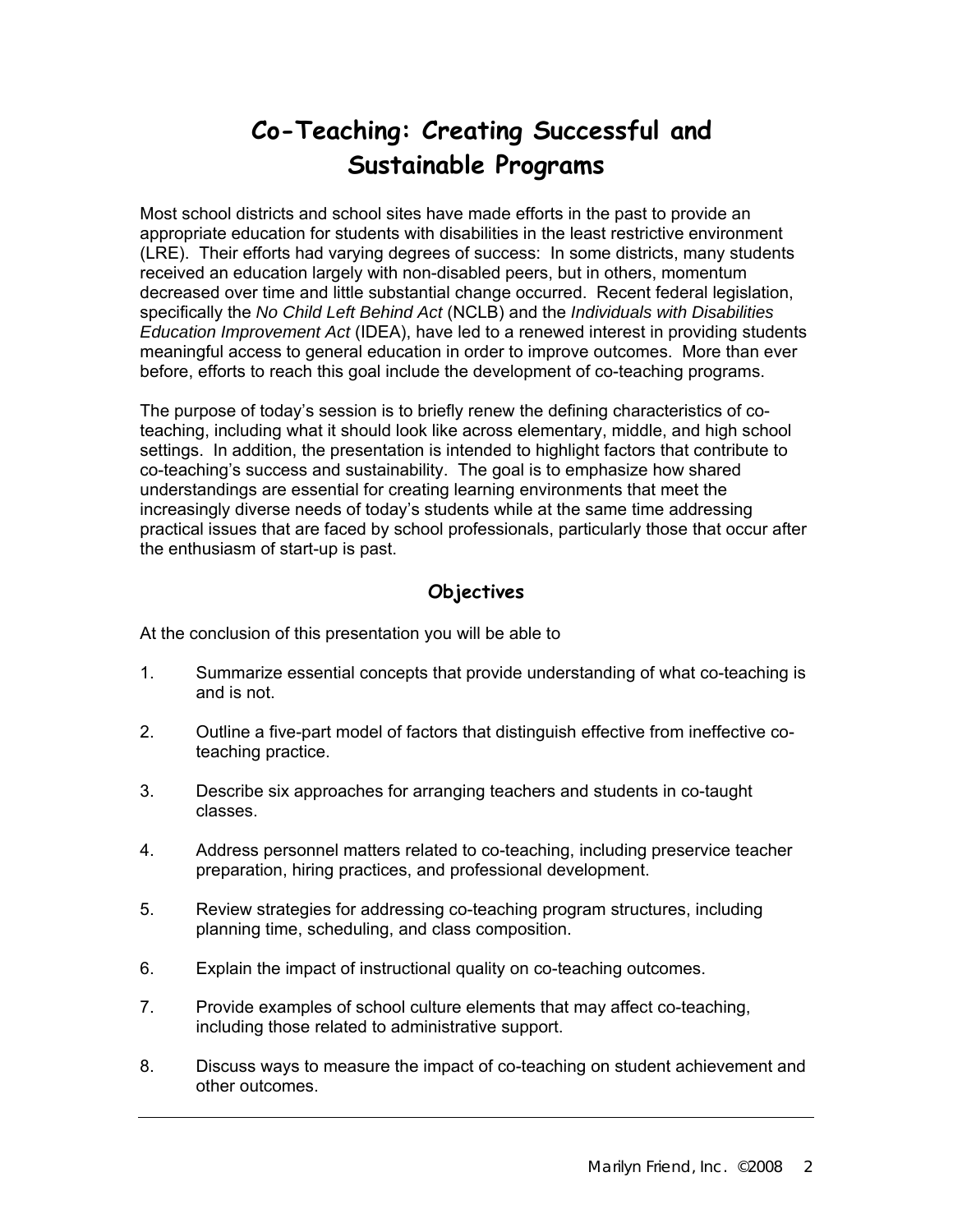### **Session Outline**

- A. Introductions and session overview
- B. Review of key concepts related to co-teaching
	- 1. What co-teaching is
	- 2. What co-teaching is not
	- 3. Co-teaching v. team teaching
	- 4. A research-based model for co-teaching
	- 5. Six co-teaching approaches
- C. Co-teaching program quality
	- 1. Personnel matters
		- Teacher preparation
		- Hiring new teachers
		- Professional development for teachers
		- Professional development for administrators
	- 2. Logistics
		- Common planning time
		- Scheduling
		- Class composition
	- 3. Instructional quality
		- Differentiated instruction
		- Alternative interventions and tiering
	- 4. Measurement of outcomes/evaluation of program quality
		- Academic achievement measures
		- Behavior measures
		- Perception measures
	- 5. School culture
		- Administrative support
		- Expectations for teachers and other professionals
- D. Conclusion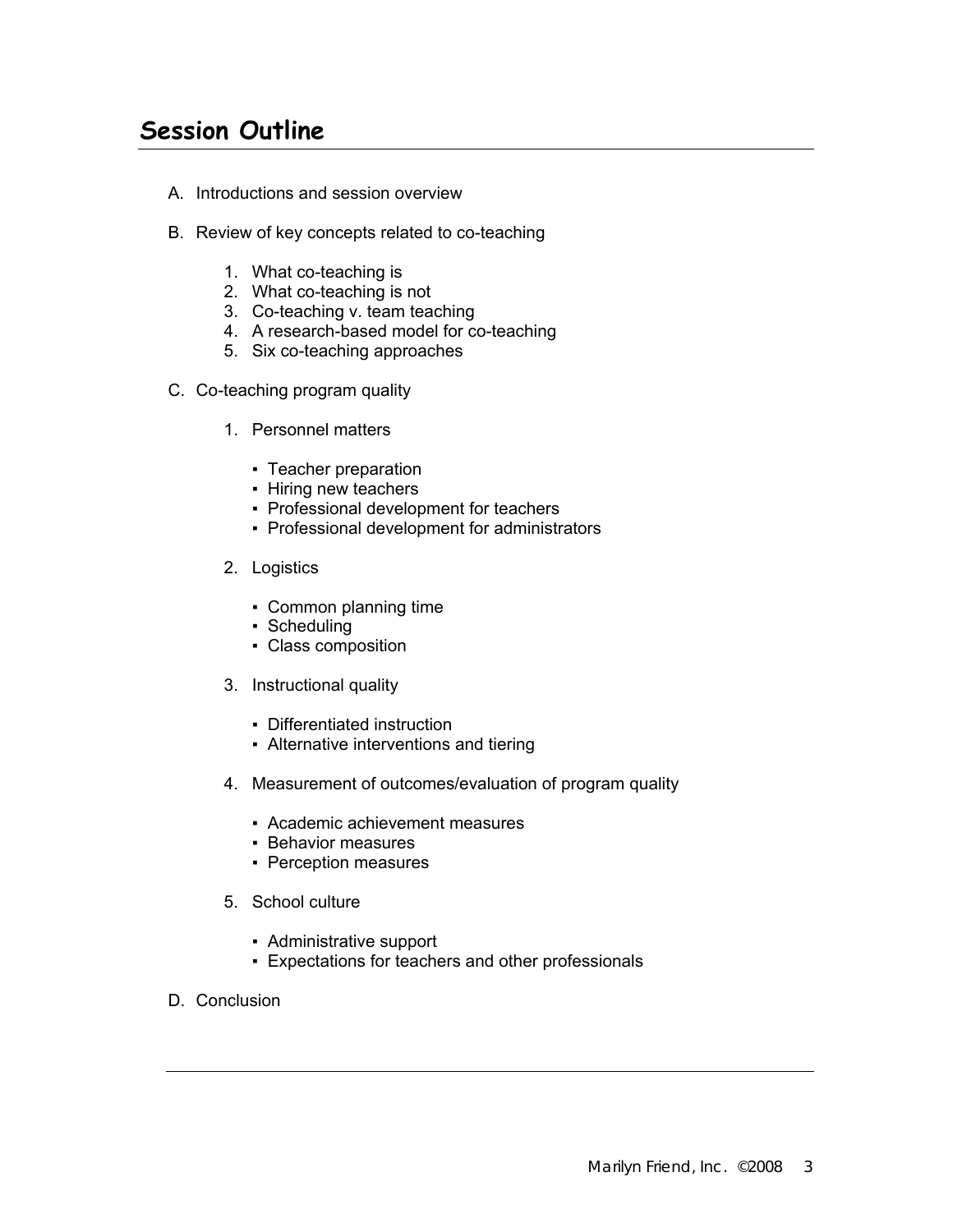# **A Quick Review of Key Concepts Related to Co-Teaching**

During this part of the workshop you will learn...

- 1. Reminders about the definition and characteristics of vocabulary terms related to co-teaching.
- 2. A research-based model of factors that contribute to co-teaching effectiveness.
- 3. Six approaches for arranging students and teachers in co-taught classes.

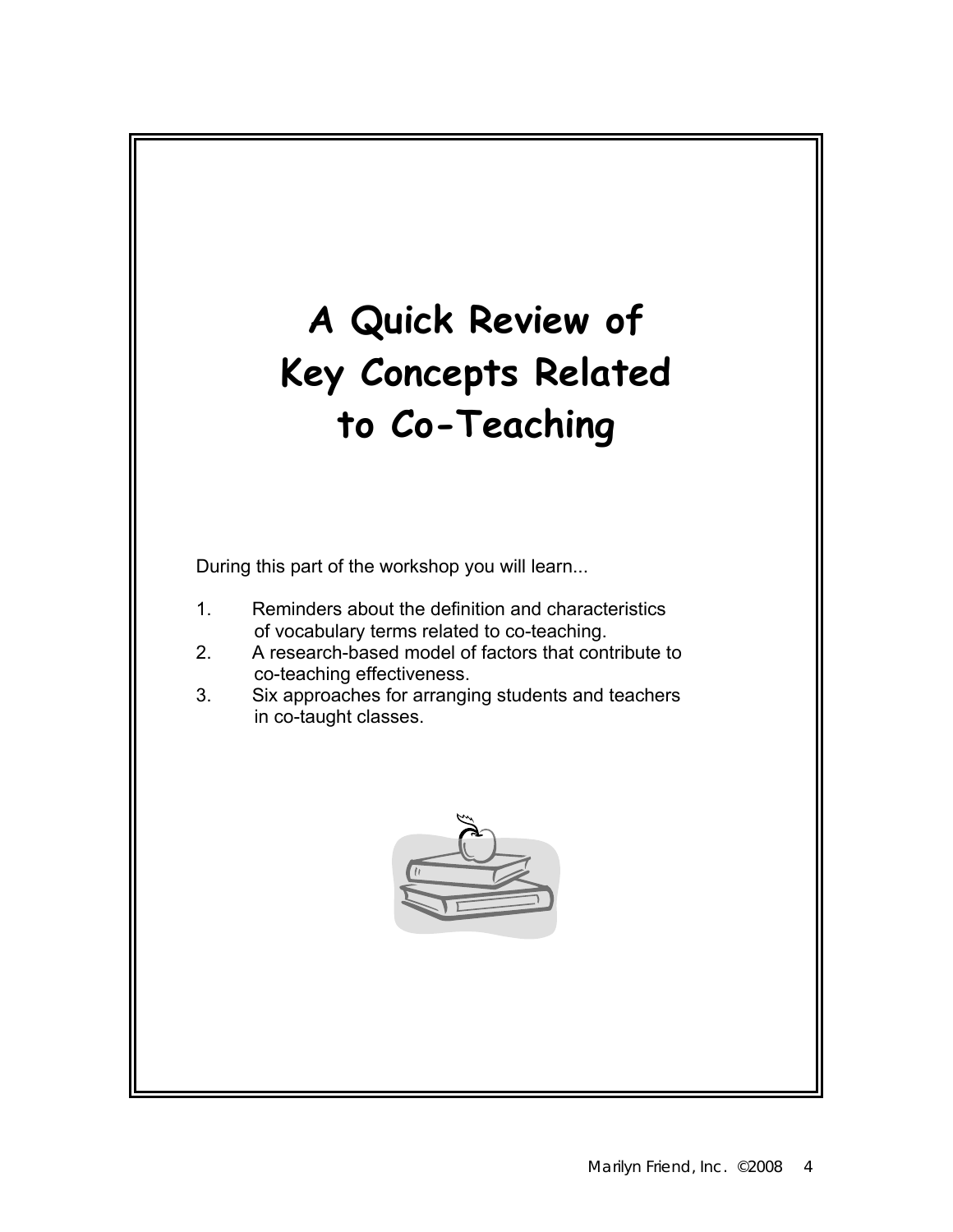#### **DEFINITION**

*Co-teaching is a service delivery option in which* 

- Two (or more) educators or other certified staff
- Contract to share instructional responsibility
- For a single group of students
- Primarily in a single classroom or workspace
- For specific content (objectives)
- With mutual ownership, pooled resources, and joint accountability
- Although each individual's level of participation may vary.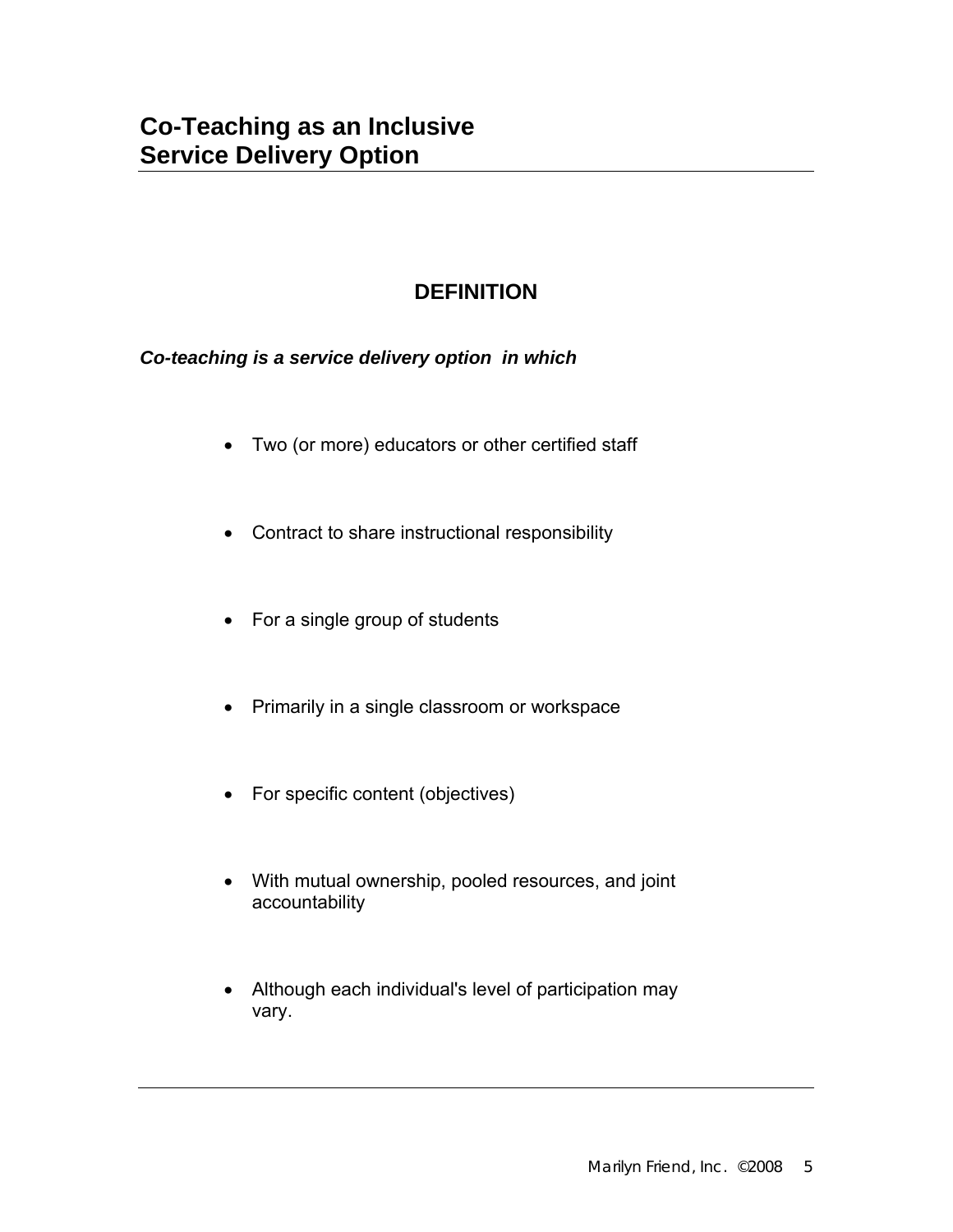# **Service Delivery in Inclusive Schools**

#### **Formal Service Delivery Options**

**Consultation.** In consultation, a professional such as a psychologist, behavior specialist, speech-language therapist, or special educator meets on a regular basis with teachers to problem solve. By jointly identifying a problem, systematically developing an intervention, gathering data, and judging the intervention's effectiveness, teachers and consultants can maximize student learning.

**Co-teaching.** Co-teaching enables teachers or other licensed professionals to form instructional partnerships for the purpose of delivering high quality instruction to diverse classroom groups. Generally, students with disabilities or other special needs benefit from this option, but so do students who are gifted/talented, students who are typical learners, and students who are at-risk for school failure.

**Instruction in a separate setting.** Although the goal in an inclusive school is for most instruction to occur in general education settings, occasionally student needs indicate this is not appropriate. Examples of situations in which instruction in a separate setting might be preferred include a student needing some types of physical or occupational therapy, a student who needs highly specialized speech therapy, a student not learning as expected so that diagnostic teaching is needed, and a student whose behavior requires a small, structured environment.

#### **Informal and Other Options for Supporting Students**

**Support in classrooms.** Sometimes services should be delivered in a general education setting, but the partnership required in co-teaching is not needed or not appropriate. Support might be offered in a classroom when paraprofessionals assist students in general education classrooms.

**Teaming.** Grade-level elementary teams (or primary or intermediate teams), middle school teams, and interdisciplinary or departmental high school teams meet regularly to discuss curriculum and problem solve about students. Special educators and other support providers can join these teams to help create strategies and interventions as well as to address issues related to curricular adaptations. This helps to make communication more consistent and more efficient.

**Informal problem solving.** Teachers in inclusive schools often need to meet one-toone to proactively or reactively problem solve regarding students they share. For example, a classroom teacher and a special education teacher might meet to discuss whether a student with an IEP who has violated a school rule should receive special consideration or be excluded from the upcoming field trip.

**Collegial staff development.** A hallmark of inclusive schools is the sense that there is always new information that can help teachers better address student needs. If teachers and administrators attend workshops, classes, or other staff development opportunities, they share what they have learned with colleagues.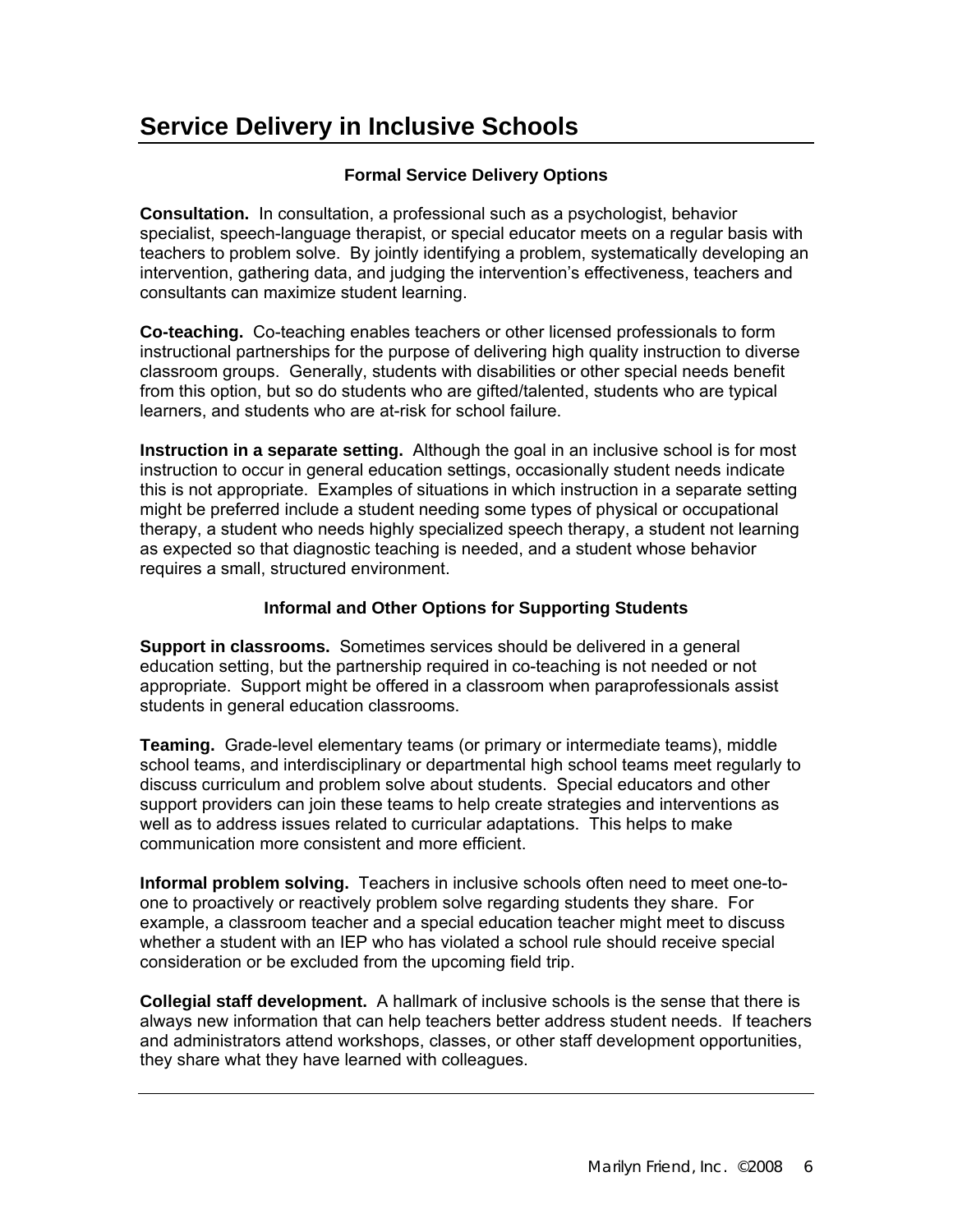# **A Teacher's Model for Co-Teaching**

#### **I. THE CORNERSTONE: A PHILOSOPHICAL BASIS**

The members of successful co-teaching teams share several common beliefs that constitute a philosophy or a system of principles that guide their practice.

#### **II. INDIVIDUAL PREREQUISITES**

Individual teachers voluntarily bring certain characteristics, knowledge, and skills to the co-teaching situation.

- A. Co-teachers have personal characteristics that enable them to work effectively with another adult.
- B. Co-teachers have sets of common knowledge and skills.
- C. Co-teachers have discipline-specific knowledge and skills.
- D. Co-teaching is voluntary (NOTE: This teacher perception is not recommended practice for long-term program success).

#### **III. THE PROFESSIONAL RELATIONSHIP**

Co-teachers have unique professional relationships.

- A. The professional relationship is built on parity, communication, respect, and .trust<br>R Co-te
- Co-teachers make a commitment to building and maintaining their professional relationship.

#### **IV. CLASSROOM DYNAMICS**

The interactions in a co-taught classroom are unique to this teaching arrangement.

- A. Co-teachers clearly define classroom roles and responsibilities.
- B. Co-teachers' instructional interactions reflect their professional relationship.
- C. Co-teachers successfully maintain the instructional flow of the whole class by providing support to individual students.
- D. The curriculum in co-taught classes explicitly addresses academic, developmental, compensatory, and life skills and reflects the needs of students in the class.
- E. Co-teachers monitor their efforts.

#### **V. EXTERNAL SUPPORTS**

External support facilitates successful co-teaching.

- A. Administrators support co-teaching
- B. Appropriate professional development activities enhance co-teaching.

Based on Adams, L., Cessna, K., & Friend, M. (1993). Effectiveness indicators of collaboration in special education/general education co-teaching: Final report. Denver: Colorado Department of Education.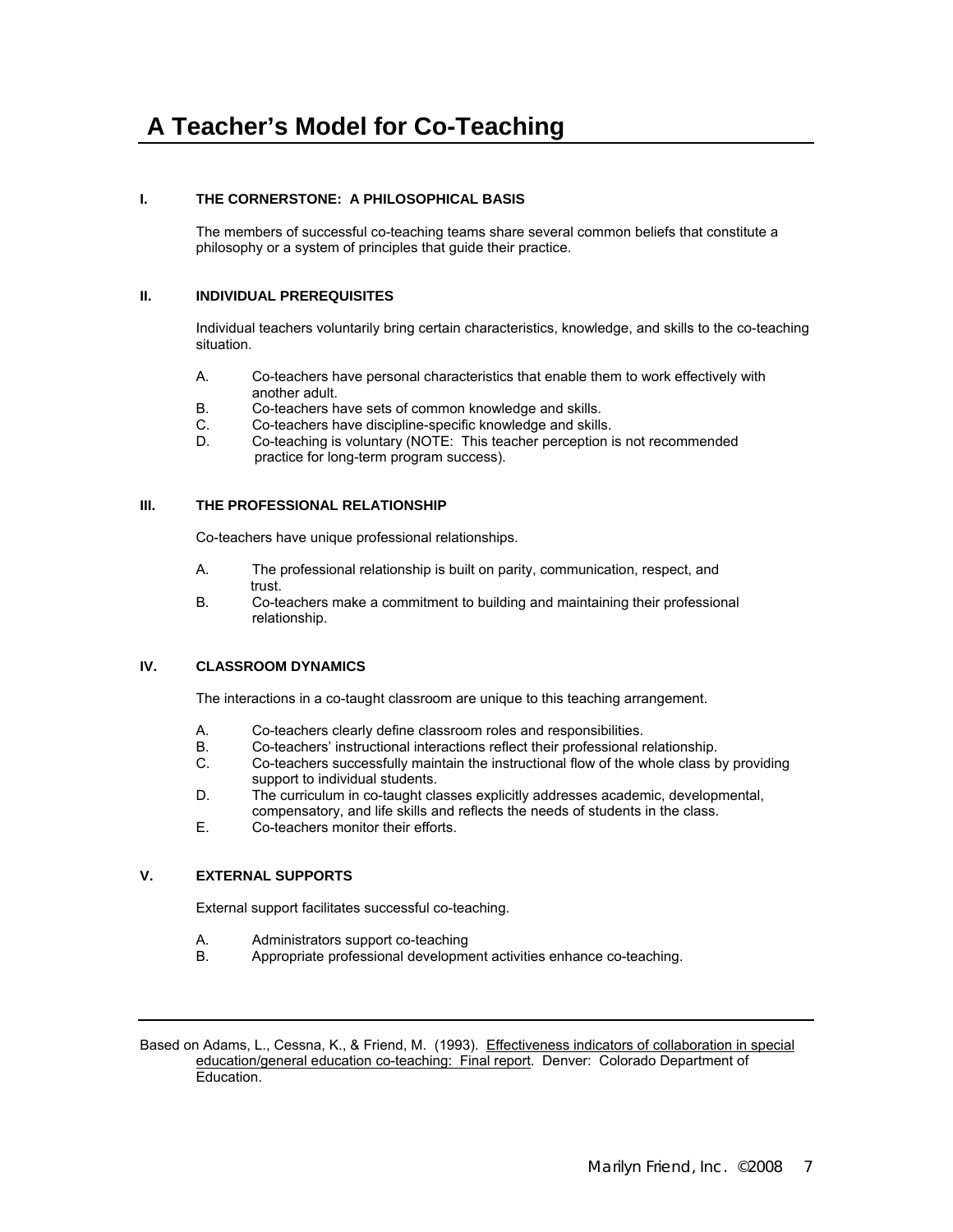### **Co-teaching Approaches: Overview**

#### **Actual % Ideal %**

**One Teach, One Observe.** One of the advantages in coteaching is that more detailed observation of students engaged in the learning process can occur. With this approach, for example, co-teachers can decide in advance what types of specific observational information to gather during instruction and can agree on a system for gathering the data. Afterward, the teachers should analyze the information together.

**Station Teaching.** In this co-teaching approach, teachers divide content and students. Each teacher then teaches the content to one group and subsequently repeats the instruction for the other group. If appropriate, a third "station" could give students an opportunity to work independently.

> **Parallel Teaching.** On occasion, students' learning would be greatly facilitated if they just had more supervision by the teacher or more opportunity to respond. In parallel teaching, the teachers are both teaching the same information, but they divide the class group and do so simultaneously.

Alternative Teaching: In most class groups, occasions arise in which several students need specialized attention. In alternative teaching, one teacher takes responsibility for the large group while the other works with a smaller group.

**Teaming:** In teaming, both teachers are delivering the same instruction at the same time. Some teachers refer to this as having "one brain in two bodies." Others call it "tag team teaching." Most co-teachers consider this approach the most complex but satisfying way to co-teach, but it is the approach that is most dependent on teachers' styles.

**One Teach, One Assist.** In a second approach to coteaching, one person would keep primary responsibility for teaching while the other professional circulated through the room providing unobtrusive assistance to students as needed.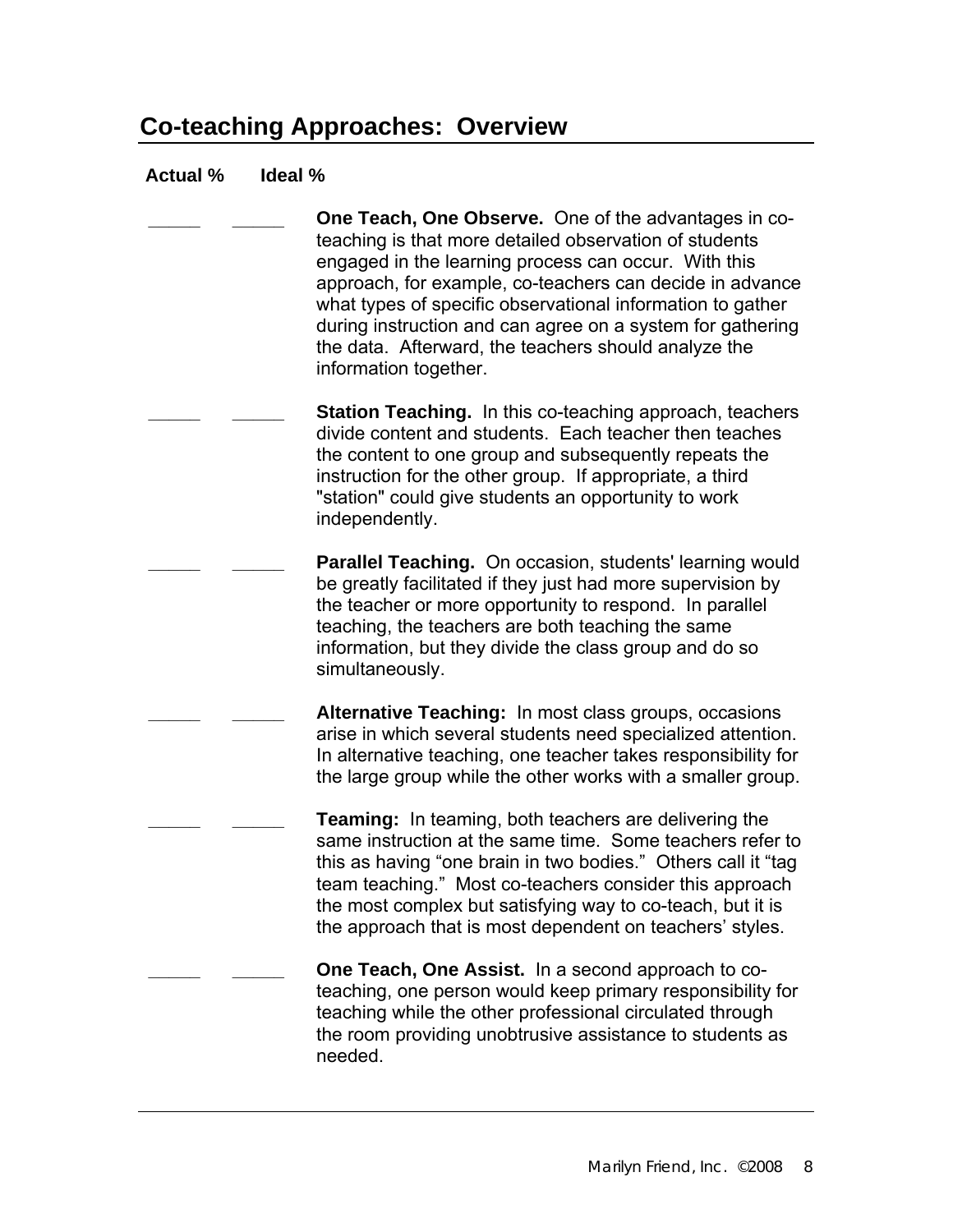

During this part of the workshop you will learn...

- 1. Personnel matters that can affect co-teaching.
- 2. Logistics that facilitate or constrain a co-teaching program, including common planning time and scheduling
- 3. Instructional practices integral to co-teaching.
- 4. Evaluation strategies for determining co-teaching program impact on students and others.
- 5. School culture factors that are essential for co-teaching success.

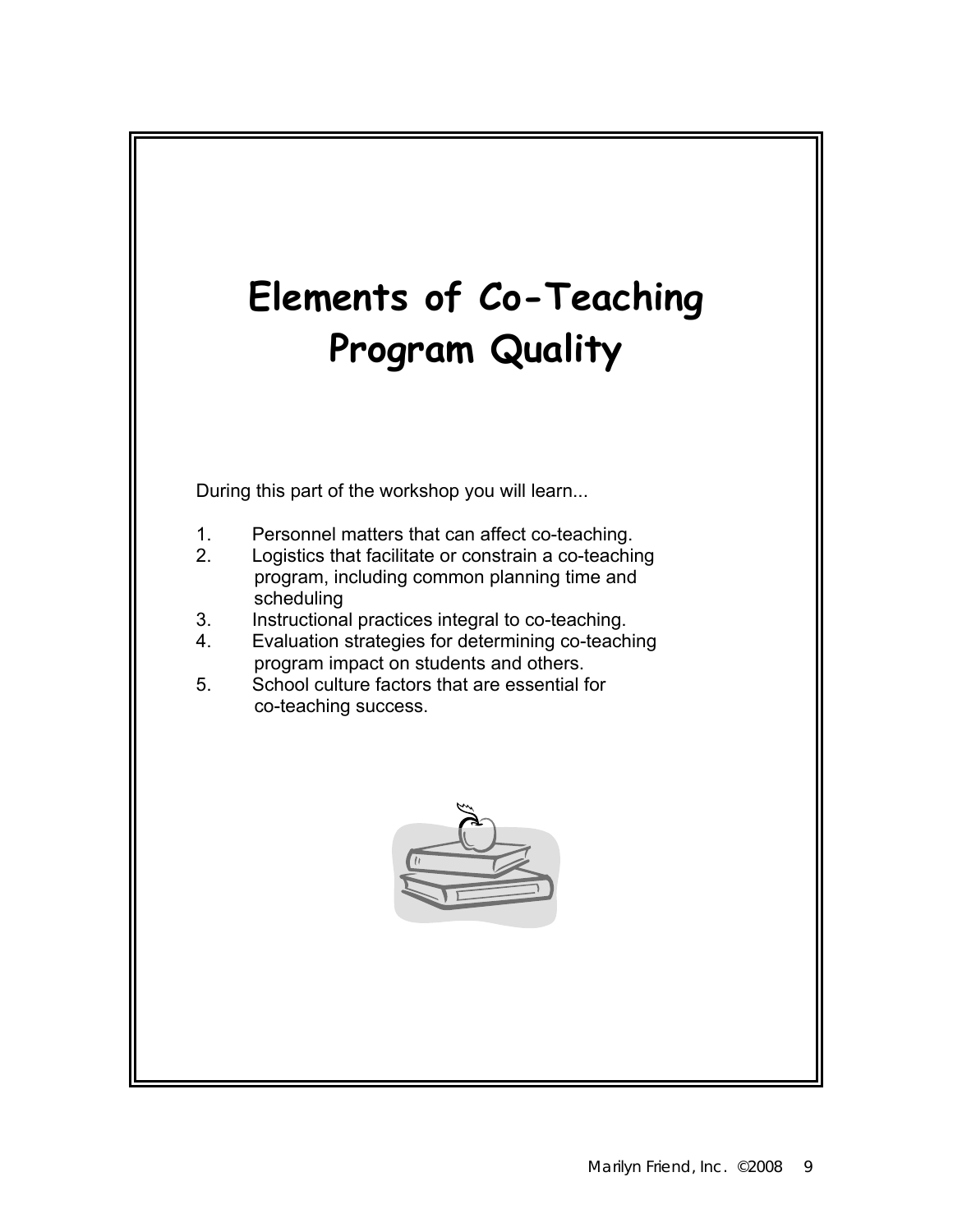# **Finding Time for Collaboration**

Most professionals express concern about the time needed to form collaborative working relationships with their colleagues, particularly for activities such as co-teaching. They also worry about setting realistic expectations regarding time for collaboration. Although there is no secret to enable you to make more minutes in the day, these are some of the ways--some for elementary settings and some for secondary settings--professionals are making the most of the time they do have available:

- 1. Use other adults to help cover classes--including principals, assistant principals, counselors, social workers, department chairpersons, volunteers, paraprofessionals, psychologists, and supervisors. Of course, be sure to follow local policies on who can supervise groups of students.
- 2. Find funds for substitute teachers--some sources include grants from your state or local foundations, parent-teacher organizations, and disability advocacy groups.
- 3. Find "volunteer" substitutes--retired teachers, members of social or civic organizations, teacher trainees from local universities.
- 4. Begin each class period with independent work time. Have a partner learning activity or a problem or assignment on the board. Students are to complete the independent work while the teachers do informal planning.
- 5. Use instructionally relevant videotapes or other programs supervised by part of the staff to release the other part of the staff for planning.
- 6. When school-based staff development sessions are scheduled, arrange for them to begin late or conclude early with the saved time being used to collaboration.
- 7. Experiment with a late arrival or early dismissal day. This time can occur once per week, once per month, or once per grading period. Typically, the school day is lengthened and the additional minutes are "banked" to provide the release. The time thus created must be used in working with colleagues. It is not additional individual preparation time nor is it time to be spent on large-group, formal meetings.
- 8. Stay late after school once per month, but make it enjoyable by bringing snacks, flowers, music or other pleasant "atmosphere" items. If you bring walking shoes, you can accomplish both exercise and collaboration!
- 9. Treat collaboration as the equivalent of school committee responsibilities, especially if you are operating a pilot program. Time that others in school spend in committee meetings is spent working collaboratively.
- 10. 10. In elementary schools, divide labor for instruction to save time. That is, have each teacher take the lead for preparing materials for different lessons, making enough copies for all involved.
- 11. Reduce other work to have time to meet--for example, have students correct each others' work or create self-correcting materials.
- 12. For special educators, reserve time in the daily schedule that is not obligated to specific responsibilities. Use this time flexibly with lunch, planning, and other time to meet with teachers.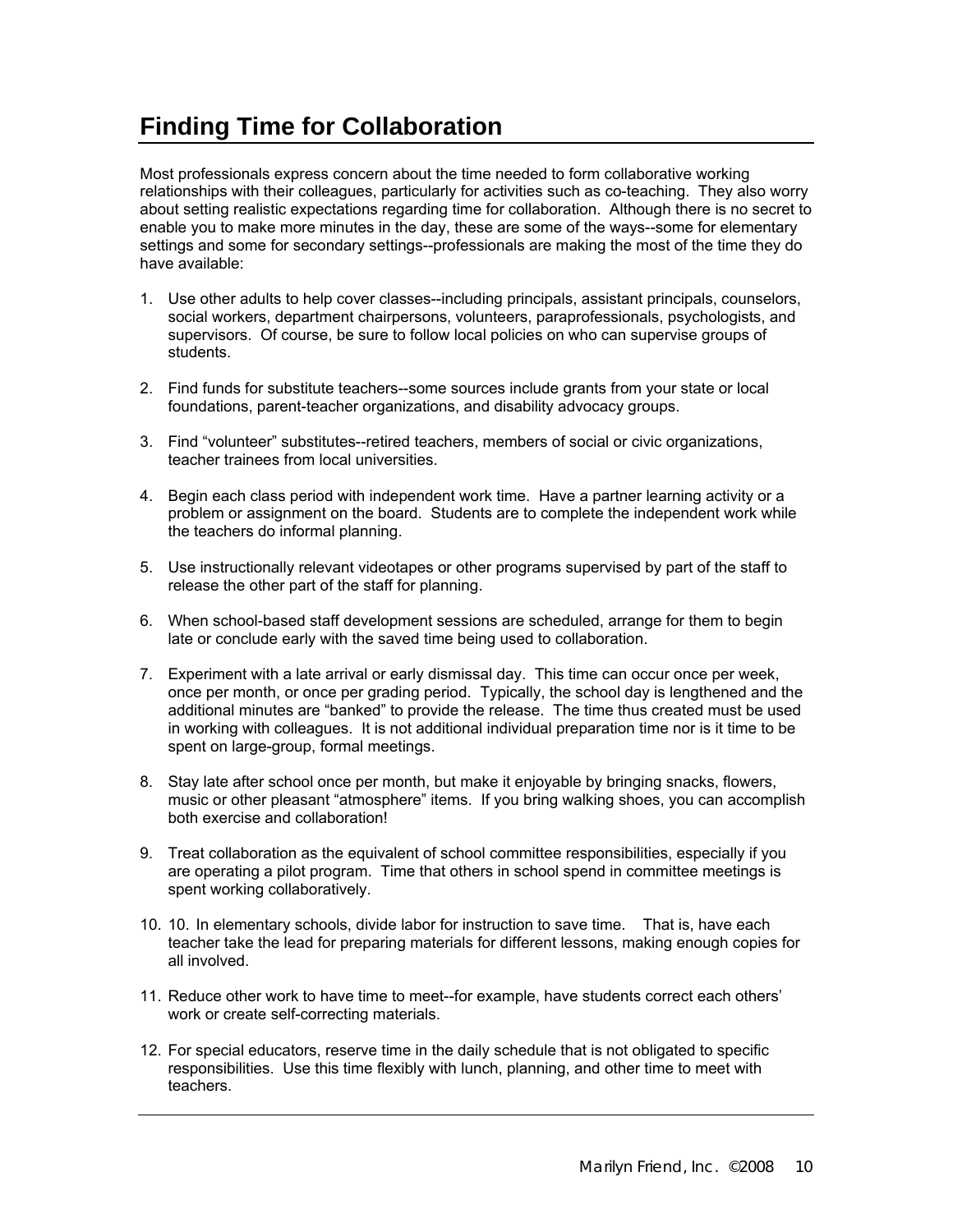# **Scheduling Considerations**

- 1. Scheduling for inclusive schools is complex and iterative. It usually takes several years for scheduling dilemmas to be resolved.
- 2. For the first year or two, it is common for a partial schedule to be developed. That is, some co-teaching and in-class support is created, but many traditional classes or the resource program remain.
- 3. In secondary schools, one strategy that has been successful concerns setting goals to reduce separate sections. This is accomplished by first listing all the sections of separate coursework offered (either subject-matter classes or resource sections) and then making a commitment to reduce by a specific percentage the amount of such coursework (for example, 15% the first year, 8% the second year).
- 4. In secondary schools, in-class services are sometimes more readily scheduled by clustering three students with disabilities for scheduling purpose (that is, these three students will have the same daily schedule). By placing two clusters of students in a class (that is, six students), in-class services can be justified.
- 5. In both elementary and secondary schools, the question of daily versus lessthan-daily in-class services should be considered for at least some students.
	- a. In a secondary school, in-class services might be grouped. For example, on Tuesdays during second period, the special education teacher will be either in one sophomore English class or one junior English class. This can occur on a set schedule of with variation based on teachers' judgments about meeting student needs.
	- c. In middle school, in-class service could be negotiated based on the day of the week. For example, on Mondays the special education teacher co-teaches in English, Tuesdays math, Wednesdays science, and so on. Every student receives services every day, but not always in the same subject.
	- d. Another middle school alternative is to schedule co-teaching by unit of instruction. For example, for the two weeks of instruction on integers co-teaching will occur in math every day. Then, as the English class reaches its major research project, co-teaching switches to that class for the next two weeks.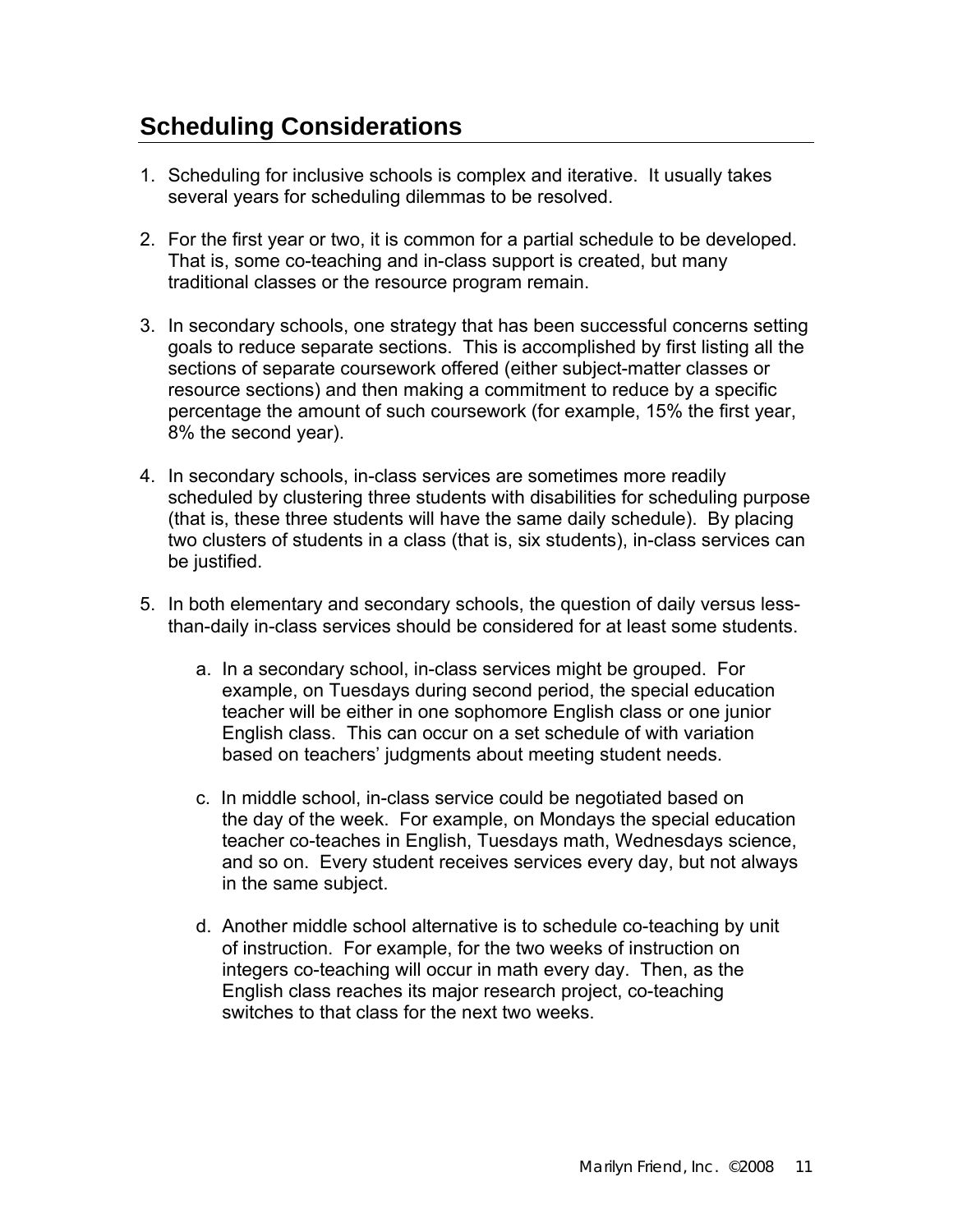- 6. Special education teachers should pool their resources for addressing resource, in-class, and self-contained class needs. For example, if just one or two students need instruction in math, perhaps those students can attend a self-contained class during math instead of requiring a period scheduled by a resource teacher. In general, it is strongly advised that ALL special service providers participate in some in-class services in an inclusive school. If this is not done, teachers in self-contained programs themselves become isolated.
- 7. The schedules for special education teachers and paraprofessionals should retain some flexibility at the beginning of the year, if at all possible and if there is a great likelihood that additional students will be identified during the course of the school year. That is, at least some time during the week should be reserved for new responsibilities; this time can be used in the interim for assessment, observation, consultation, and other duties.
- 8. The best overall strategy for addressing scheduling is to work with a representative group from the school (each grade level; team, or department; an administrator; a representative from the related arts and/or vocational arts; other support staff (nurse, psychologist, speech/language therapist, ESL, others); and a paraprofessional. If this group begins its task of discussing scheduling before the close of the school year and continues it for two or three work sessions during the summer, usually a one-year plan can be developed.
- 9. Staff members not involved in re-thinking a school schedule should be prepared for the fact that first efforts may not be completely successful. Instead of resorting to complaining, staff members should be encouraged to suggest alternatives to improve the schedule for the following year. The more a schedule is developed taking into account ALL services, the more likely it is to meet student needs effectively and efficiently.

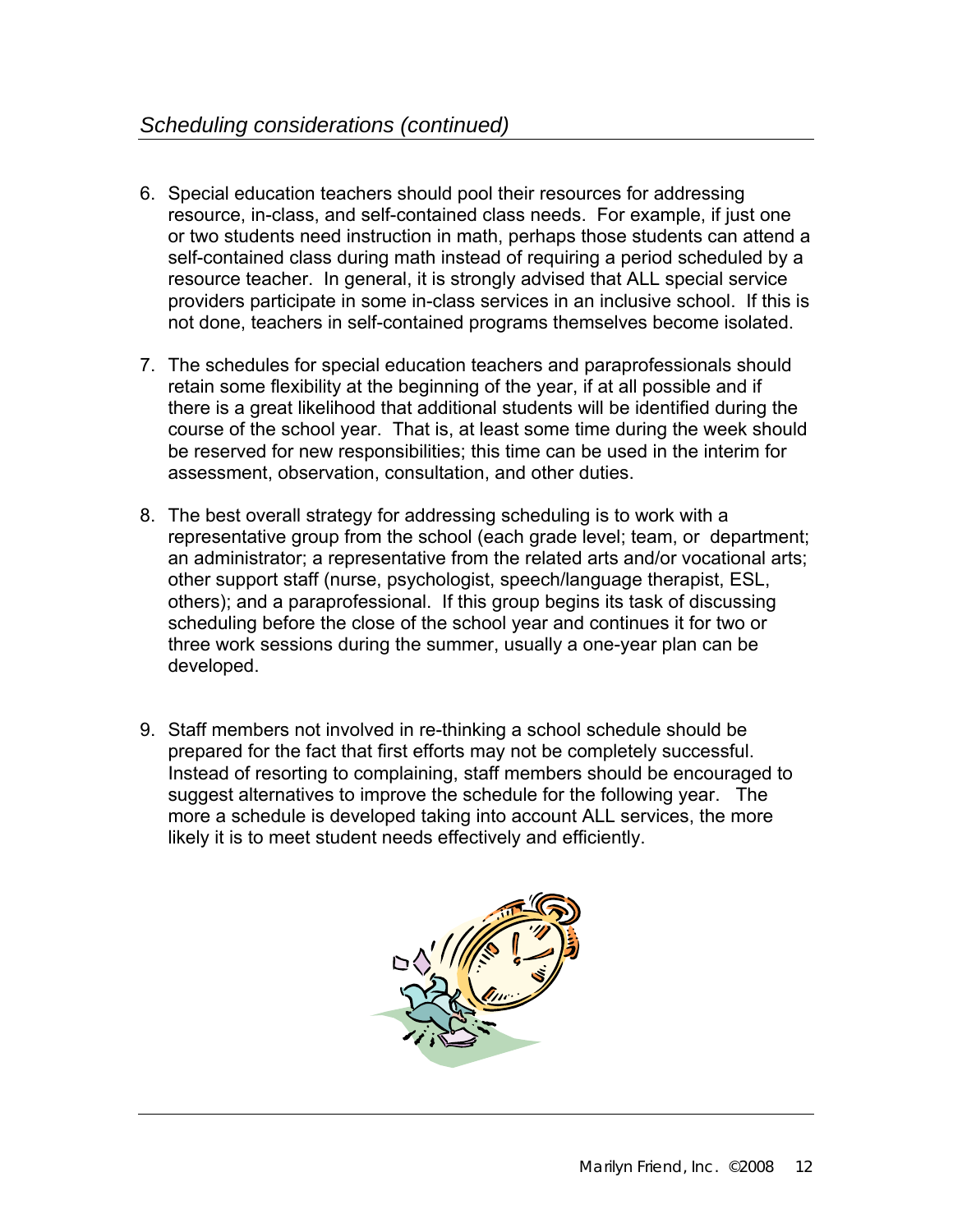### **Class Composition for Co-Teaching: Which Students and How Many?**

- In an elementary school or a small secondary school, all students with disabilities are sometimes grouped into a single section, classroom, or team. Terms such as "inclusion class," "inclusion classroom" or "inclusion team" might even be used. Generally, it is inappropriate to group students with disabilities in this manner, unless student needs are very mild and behavior is not a problem.
- In some schools, a decision is made that everyone should participate in the education of students with special needs. In these schools, the approach used is "one for you, one for you, one for you," with students being distributed equally across classes or sections. This approach has a tremendous risk of making it virtually impossible for special service providers to adequately address or even monitor student needs.
- One effective strategy for distributing students is to have teachers at a grade level or on a team, or the special education teachers, assign students based on their knowledge of the students and their classmates.
- In secondary schools, it sometimes happens that co-taught classes receive a disproportionately high number of students at-risk, the logic being that with two teachers these students will have a better educational experience. The problem with this approach is that it may result in a *de facto* segregated class being formed, one that looks very similar to a traditional special education class. Students do not have positive role models when this occurs, and the philosophy of inclusive practices is undermined.
- Professional common sense is the most logical way to make decisions about the number of students with disabilities or other special needs to be placed in a co-taught class. If a student with a moderate or severe disability is enrolled, the class should not also have several students with significant behavior challenges. If several students with learning disabilities are similar in need, it might be best if they are placed in the same location so that services can more readily be delivered.
- In addition to students with disabilities, students at-risk also should be considered in determining class composition. Just a few students with significantly higher needs than other students can affect the learning standards. The goal is to maintain the standard for most learners while making needed accommodations for students who need them.
- Yet another consideration in assigning students for co-taught classes concerns students receiving assistance through other programs. For example, in elementary schools a number of students may be enrolled in a reading program or an ESL program. Generally, students should not be grouped into classes on the basis of services received. However, the number and intensity of all services in a classroom is a factor to review when assigning students.
- In middle schools and high schools, assigning students sometimes becomes problematic because schedules are built by computer. Few teachers report that the computer scheduling is adequate. Two alternatives exist: Either teachers (usually the special education staff) can schedule students by hand prior to computer scheduling, or they can modify students' schedules after the computer has generated them. In most cases, when the latter system is employed students needing in-class assistance who are assigned singly in a class are reassigned to a co-taught class.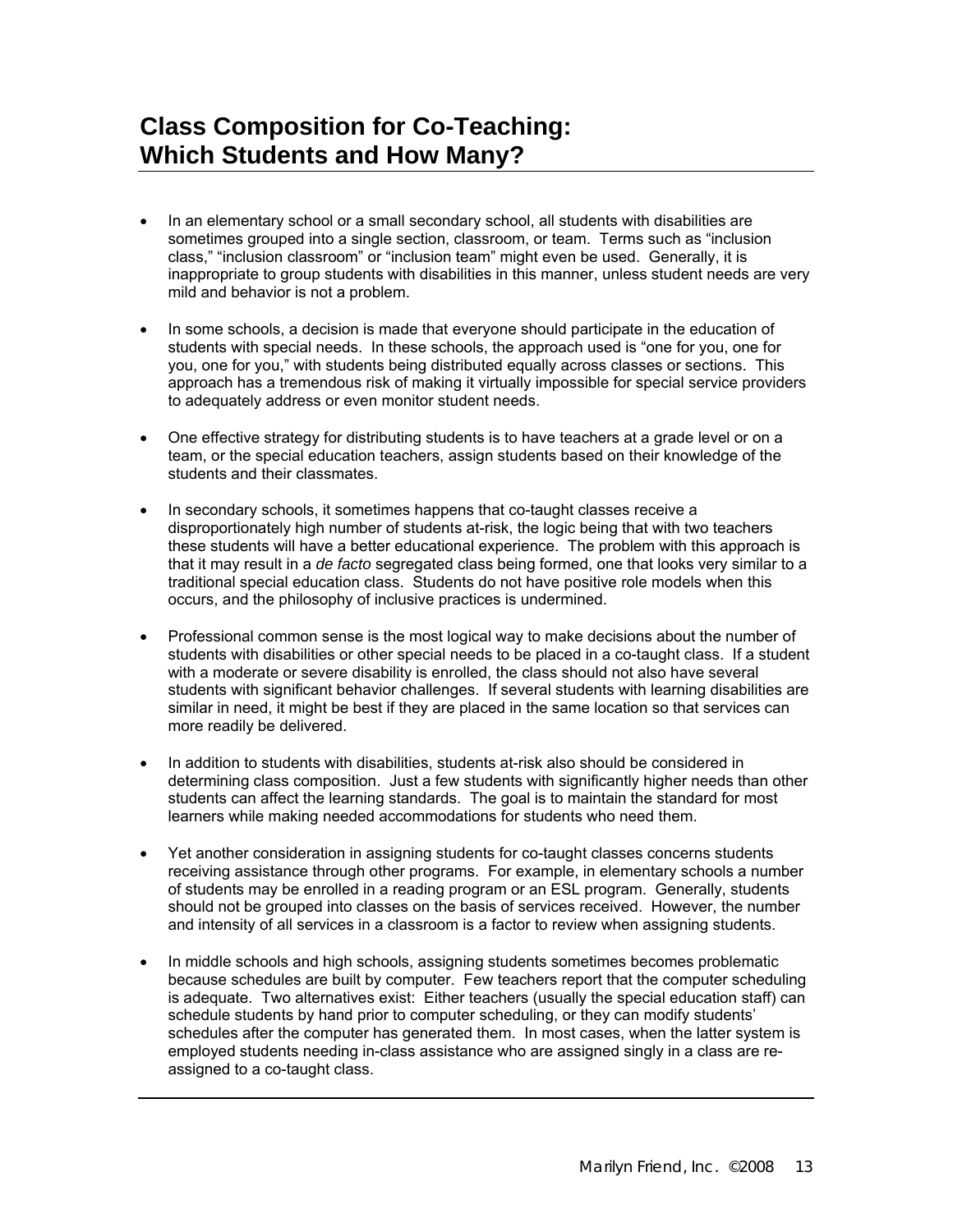# **A Framework for Instructional Accommodations**

Instructional accommodations can occur in most aspects of instruction. The following six areas are especially important.

- **1. How instructional content is selected**. This area includes the amount of instructional content students are expected to learn and the basis for selecting it. This area can include both modifications and adaptations.
- **2. How the instructional environment is arranged**. Many factors affect learning even though not necessarily directly related to instruction. Examples include physical environment, classroom climate, and the availability of materials.
- **3. How instructional content is structured and presented**. Techniques teachers use during large-group, small-group, and individual instruction to foster student learning are usually adaptations. Many students learn strategies as part of curriculum presentation.
- **4. How students learn the instructional content**. This encompasses strategies students use to relate instructional content to other learning, to identify and hold the most important aspects of it, to remember it, and to use it are part of this area.
- **5. How student learning is evaluated**. The fifth area includes alternative approaches for assessing student learning and options for grading students on daily work as well as on report grades. In co-taught options, alternative assessment strategies are often more feasible than in other settings.
- **6. How the adults work together.** Strategies for facilitating instructional accommodations include consultation, preparation of adaptations by special educators or others, co-teaching, in-class services from paraprofessionals and others, intervention assistance and other teams, and systematic problem solving. This workshop captures just one of these options.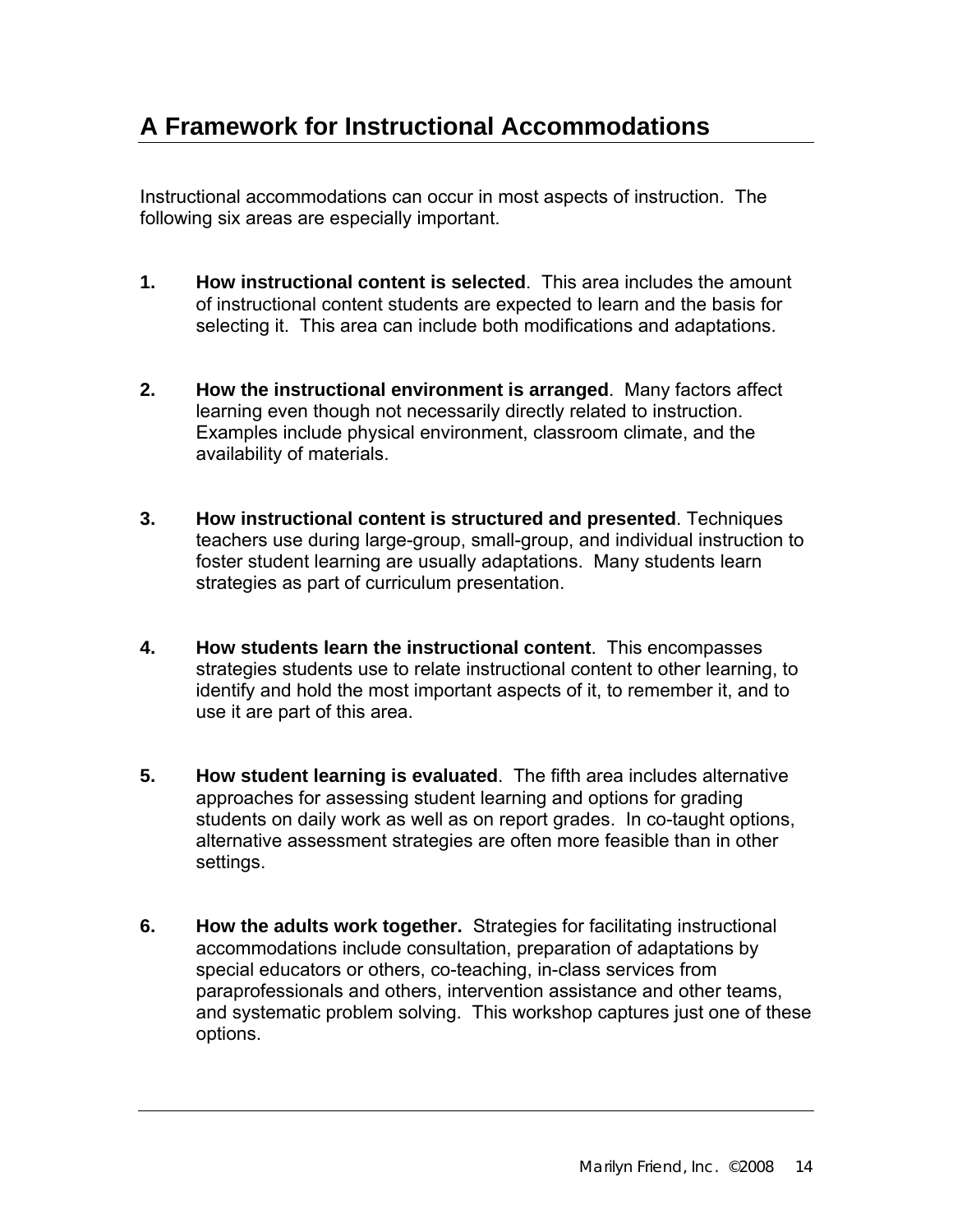# **Marilyn's Advice on Observing Co-Teachers and Providing Feedback**

- 1. Identify specific indicators that demonstrate to you that the quality of co-teaching is high. The observation tool above addresses categories of information that you might seek to gather. Several specific indicators that help provide more detail on the above are these:
	- What examples can be found in the classroom of differentiation? Are some students reading form alternative materials? Are some students completing a task out loud or on the computer? Are tools such as whiteboards available to all students?
	- What is the nature of the interactions between the teachers during instruction? Do they speak directly to each other in a way that furthers the purpose of the lesson? Do the engage in conversation with each other and students?
	- Is it difficult to discern, at least on the surface, which educator is the core content teach and which is the special educator? Is there evidence in the classroom of the expertise that each person brings to the instruction? For example, if a story involves big feet and little feet, have the teachers found a size 5 shoe and a size 16 shoe to demonstrate what they mean? Is there a visual organizer on the board that summarizes and explains the relationships among topics recently introduced?
- 2. Feedback sessions with co-teaching teams should include these items:
	- First, ask co-teachers to what extent the instruction observed was typical. Also ask what the co-teachers thought was particularly effective and what did not occur as planned or what was problematic.
	- Also ask co-teachers how the classroom was structured and how the teaching and learning was significantly different because of two teachers being present instead of just one?
	- Ask co-teachers how the instruction just observed was designed to address the heterogeneous needs represented in the classroom. Included with this question might be one about explaining any "invisible" differentiation that was occurring.
	- As co-teachers to think about "other possibilities." That is, if they were told to reteach the same lesson but to do it using a different approach to co-teaching, what might they try? This question can help to prompt teachers not experimenting with several options to expand their practice while checking on the flexibility of well-established partners.
	- End a feedback session with a small action plan for next steps to foster even more effective co-teaching. For co-teachers using exemplary practices, the plan could relate to refining behavior management or instructional approaches or addressing concerns related to a specific student.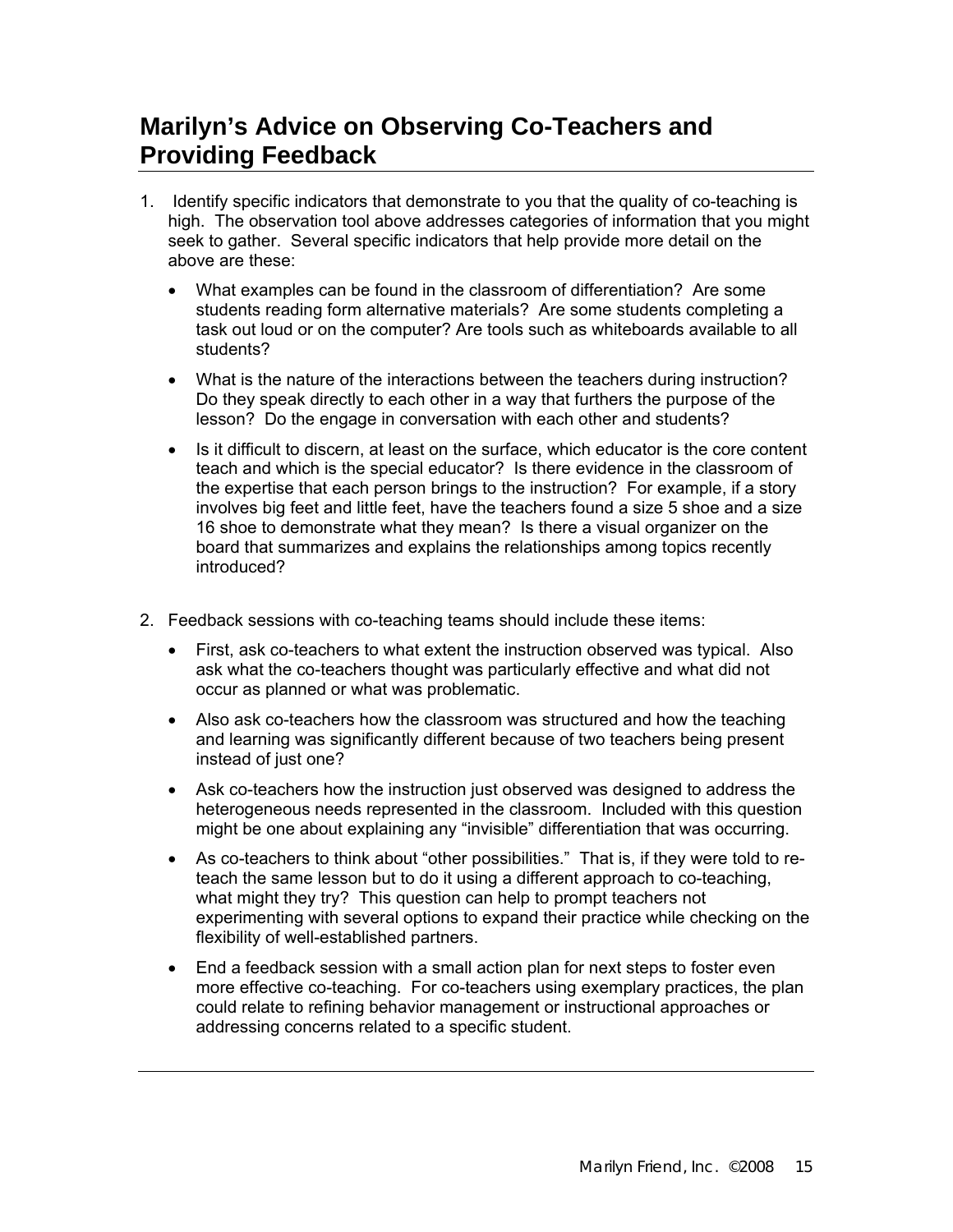### **Evaluation Data: Implementation and Outcomes**

To accurately judge whether co-teaching as a service delivery option is effectively meeting the needs of students with disabilities, several considerations are necessary. The first is whether what is being called co-teaching would be considered such when applying a definition as the one discussed elsewhere in these materials. Once that fact can be confirmed, that is, once treatment integrity is clear, then the impact of co-teaching on student outcomes, adult perceptions, and other indicators can be examined.

#### **IMPLEMENTATION DATA (process)**

- Core question: What has occurred?
- Examples of specific questions:
	- $\circ$  What training activities have been undertaken to foster collaboration, inclusive practices, and co-teaching?
		- Staff development? (school and district)

*Evidence*: announcements of training opportunities, participant logs, training materials, minutes of meetings, copies of newsletters

■ Parent education?

*Evidence*: advertising materials (e.g., e-mail announcements, brochures), training materials

Student education?

*Evidence*: training materials

- o How has service delivery changed for students with disabilities?
	- Has the amount of pullout time decreased?

*Evidence*: student schedules, IEP records of service delivery

 To what extent has co-teaching been implemented? In which classes? How often? For what periods of time? To what extent is classroom coteaching practice judged to meet criteria for quality?

*Evidence*: teacher schedules, teacher reports, observational data, checklists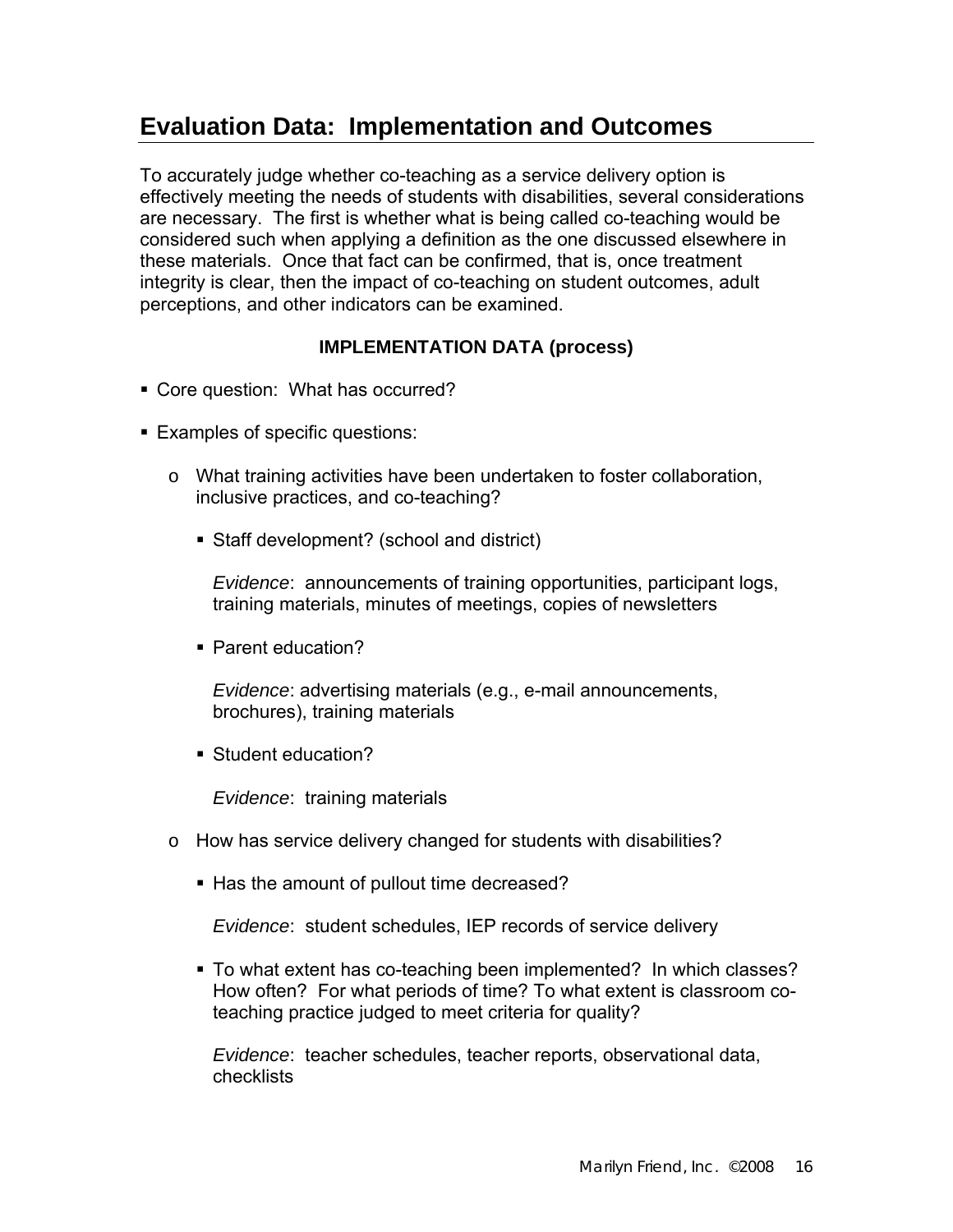#### *Evaluation data (continued)*

- o How have instructional practices (academic and behavioral) changed?
	- To what extent is differentiating occurring?

*Evidence*: teacher reports, student materials, observational data, unobtrusive measures (e.g., posting of classroom expectations and reward systems)

#### **OUTCOME DATA (results)**

- Core question: What has been the impact of the activities/changes implemented?
- **Examples of specific questions:** 
	- o How has student achievement been influenced by the implemented activities?

*Evidence*: longitudinal student achievement data (self-comparison); achievement data from current year for students with disabilities and peers without disabilities in the same school (within-school patterns); achievement data for students with disabilities and students without disabilities from participating schools and comparable non-participating schools (cross-school comparison)

o How has student behavior been influenced by the implemented activities?

*Evidence*: longitudinal student discipline records for students who have been in a single school for 2-3 years (self-comparison); discipline records from current year for students with disabilities and peers without disabilities in the same school (within-school patterns); discipline records for students with disabilities and students without disabilities from participating schools and comparable non-participating schools (crossschool comparison)

 $\circ$  What has been the impact of the initiative's activities on the perceptions of school professionals, parents, and others?

*Evidence*: survey or questionnaire results; interview data, anecdotal reports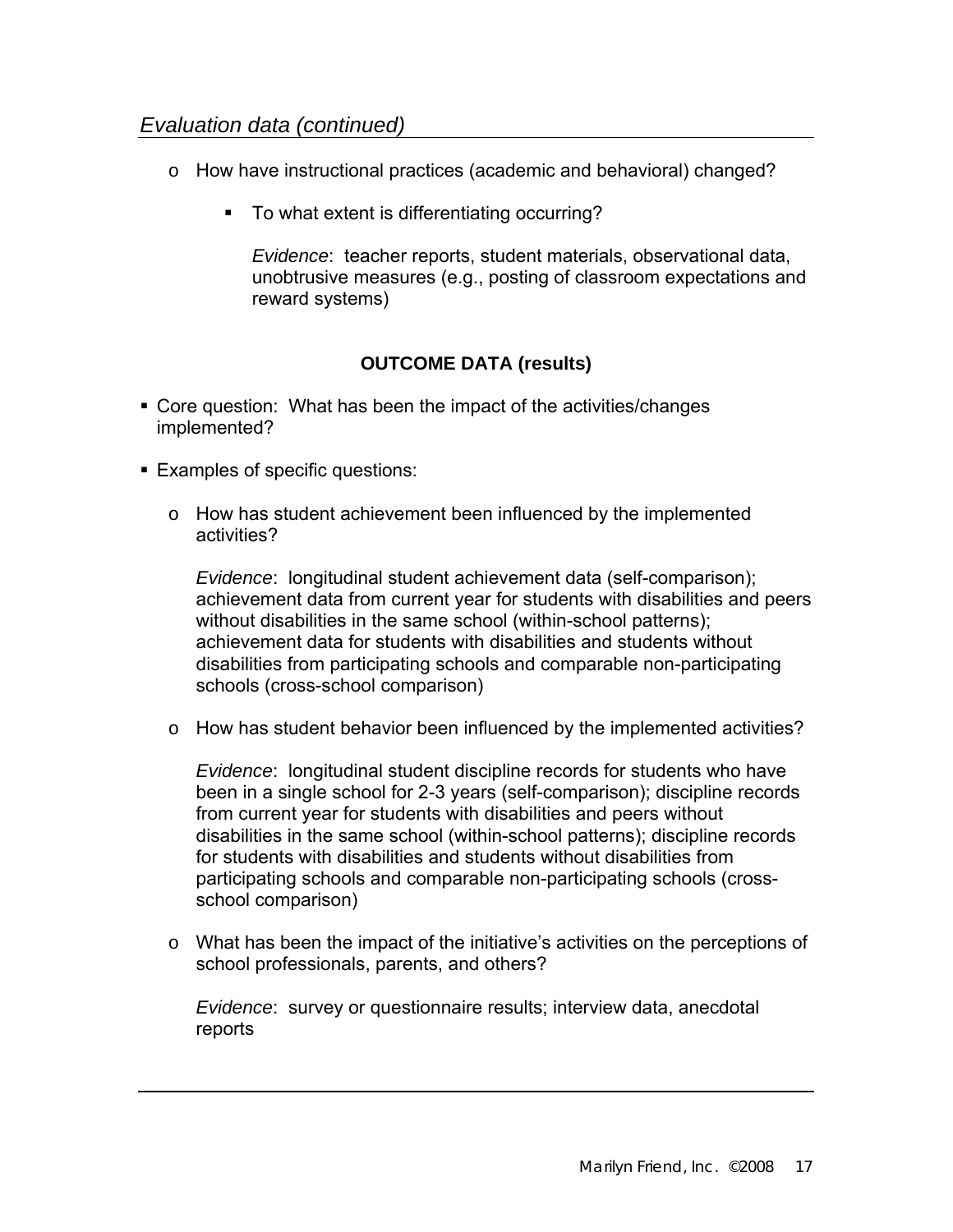# **Ten Factors that Undermine the Effectiveness of Co-Teaching Programs**

- 1. Ignoring the importance of a shared understanding on the part of all professionals involved (teachers, related services personnel, administrators, paraprofessionals) of what co-teaching is and what it involves.
- 2. Using co-teaching as the basis of all inclusive services in a school, often fostering a school culture that implies that if a student with an IEP is in a general education setting, then there must be a special educator there to provide services.
- 3. Failing to distinguish clearly among the roles of the various adults who might be in classrooms—teachers, related services staff members, paraprofessionals, student teachers, volunteers.
- 4. Basing co-teaching on the preferences and wishes of staff rather than on clear standards, expectations, and the needs of students. A typical result is that co-teaching may be offered only at certain grade levels or on particular middle schools teams or in just some high school departments.
- 5. Neglecting to develop implementers' knowledge and skills: co-teaching, differentiated instruction, positive behavior supports, and related areas.
- 6. Implementing co-teaching without using a range of options for grouping students and dividing instructional tasks between the educators. The related question is this: What is being called co-teaching practice?
- 7. Using co-teaching approaches such that the students in the classroom do not receive increased instructional intensity, often occurring when professionals over-use one approach (e.g., teaming or teaching/assisting). How is this classroom significantly different because two teachers are there?
- 8. Time: Failing to arrange for at least periodic shared planning time for coteachers, teachers failing to use that time wisely, using time as a reason not to implement co-teaching practices.
- 9. Placing too many students with special needs into a co-taught class. One version concerns placing a highly disproportionate number of students with disabilities in the class; another concerns placing an appropriate number of students with disabilities in a class, but then filling in the rest of the class slots with students who struggle to learn or who have other special needs.
- 10. Failing to gather on-going data that demonstrates the impact of the coteaching services on student achievement.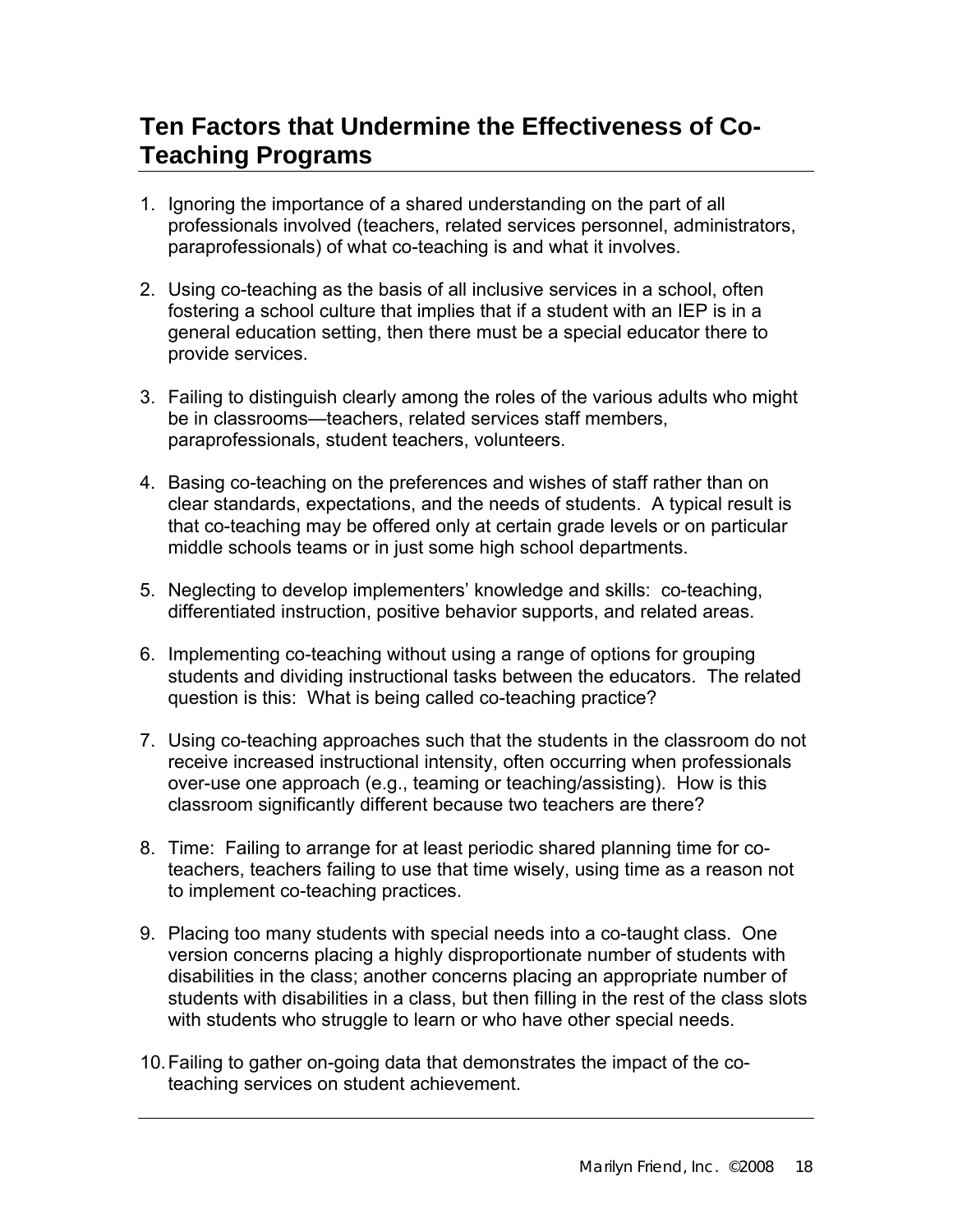- Abell, M. M., Bauder, D. K., & Simmons T. J. (2005). Access to the general curriculum: A curriculum and instruction perspective for educator. *Intervention in School and Clinic, 41*, 82-86.
- Acrey, C., Johnstone, C., & Milligan, C. (2005). Using universal design to unlock the potential for academic achievement of at-risk learners. *Teaching Exceptional Children, 38*(2), 22-31.
- Baker, S., Gersten, R., Dimino, J. A., & Griffiths, R. (2004). The sustained use of research-based instructional practice: A case study of peer-assisted learning strategies in mathematics. *Remedial and Special Education, 25,* 5-24.
- Bateman, D., & Bateman, C. F. (2002). *What does a principal need to know about inclusion?* Alexandria, VA: Council for Exceptional Children. Retrieved from <http://www.eric.ed.gov/contentdelivery/servlet/ERICServlet?accno=ED473828>
- Burrello, L. C., Lashley, C., & Beatty, E. E. (2000). *Educating all students together: How school leaders create unified systems*. Thousand Oaks, CA: Corwin.
- Burstein, N., Sears, S., Wilcoxen, A., Cabello, & Spagna, M. (2004). Moving toward inclusive practices. *Remedial and Special Education, 25,* 104-116.
- Chapman, C., & King, R. (2005). Eleven practical ways to guide teachers toward differentiation (and an evaluation tool). *Journal of Staff Development, 26*(2), 20- 31.
- Dieker, L. A. (2001). What are the characteristics of "effective" middle and high school co-taught teams for students with disabilities [electronic version]? *Preventing School Failure, 46,* 14-23.
- Friend, M. (2008). *Co-teach! A handbook for creating and sustaining successful classroom partnerships in inclusive schools*. Greensboro, NC: MFI.
- Friend, M. (2007). The co-teaching partnership. *Educational Leadership, 64*(5), 58-62.
- Friend, M., & Hurley-Chamberlain, D. (2007, January). Is co-teaching effective? *CEC Today*. Retrieved January 10, 2007 from <http://www.cec.sped.org/AM/Template.cfm?Section>= Home&TEMPLATE=/CM/Content Display.cfm&CONTENTID=7504.
- Friend, M. (Co-producer with L. Burrello & J. Burrello). (2001). *Creating an inclusive high school* [videotape]. Bloomington, IN: Elephant Rock Productions.
- Friend, M. (Co-Producer with L. Burrello & J. Burrello). (2005). *The Power of two: Including students through co-teaching* (2<sup>nd</sup> edition) [videotape]. Bloomington, IN: Elephant Rock Productions.
- Friend, M., & Bursuck, W. (2009). *Including students with special needs: A practical guide for classroom teachers* (5<sup>th</sup> edition). Boston: Allyn and Bacon.